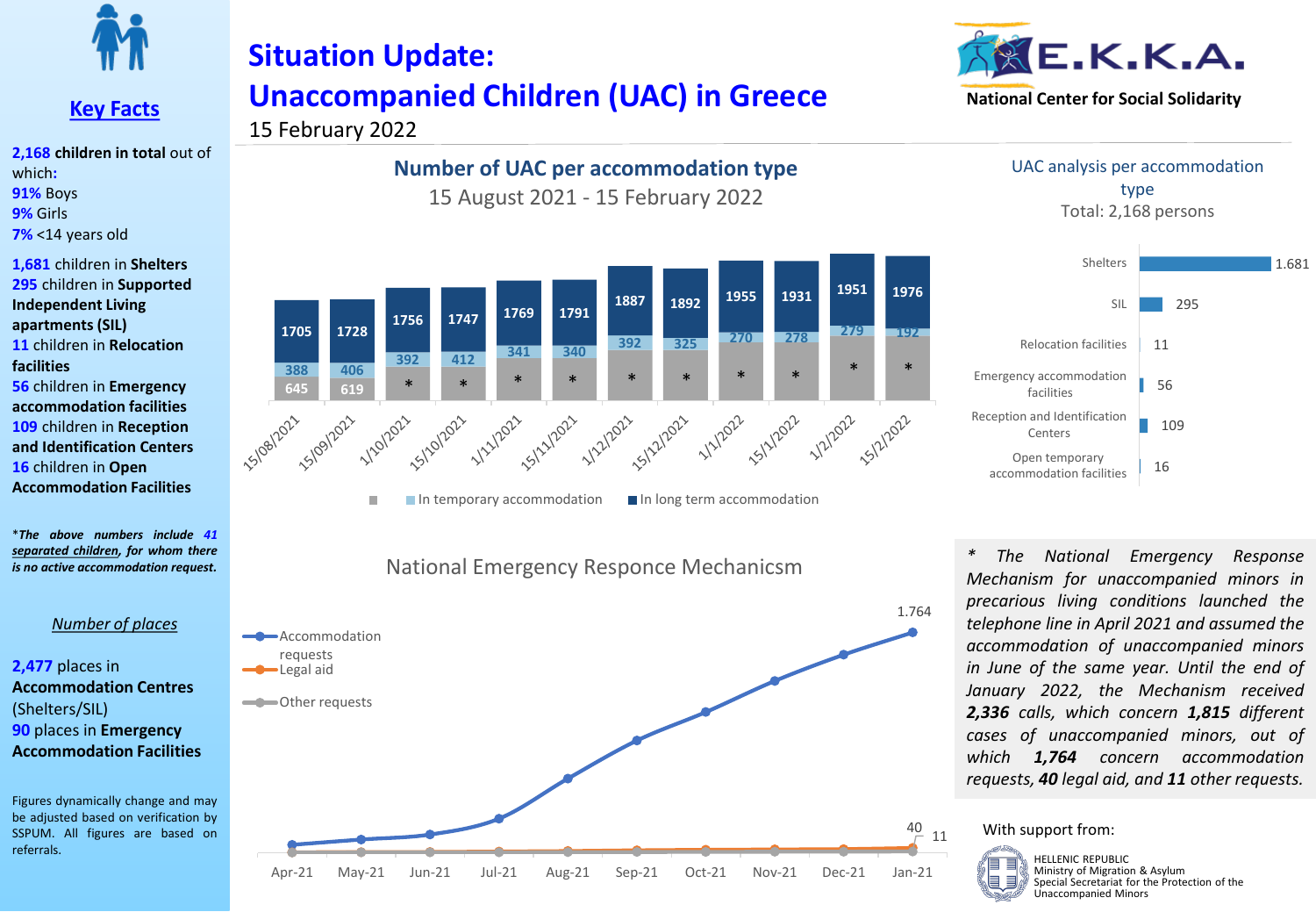## **Situation Update: Unaccompanied Children (UAC) in Greece**

Number and places of UAC shelters, supported independent living apartments (SIL), 15 February 2022







Special Secretariat for the Protection of the Unaccompanied Minors

Long-term places Temporary places